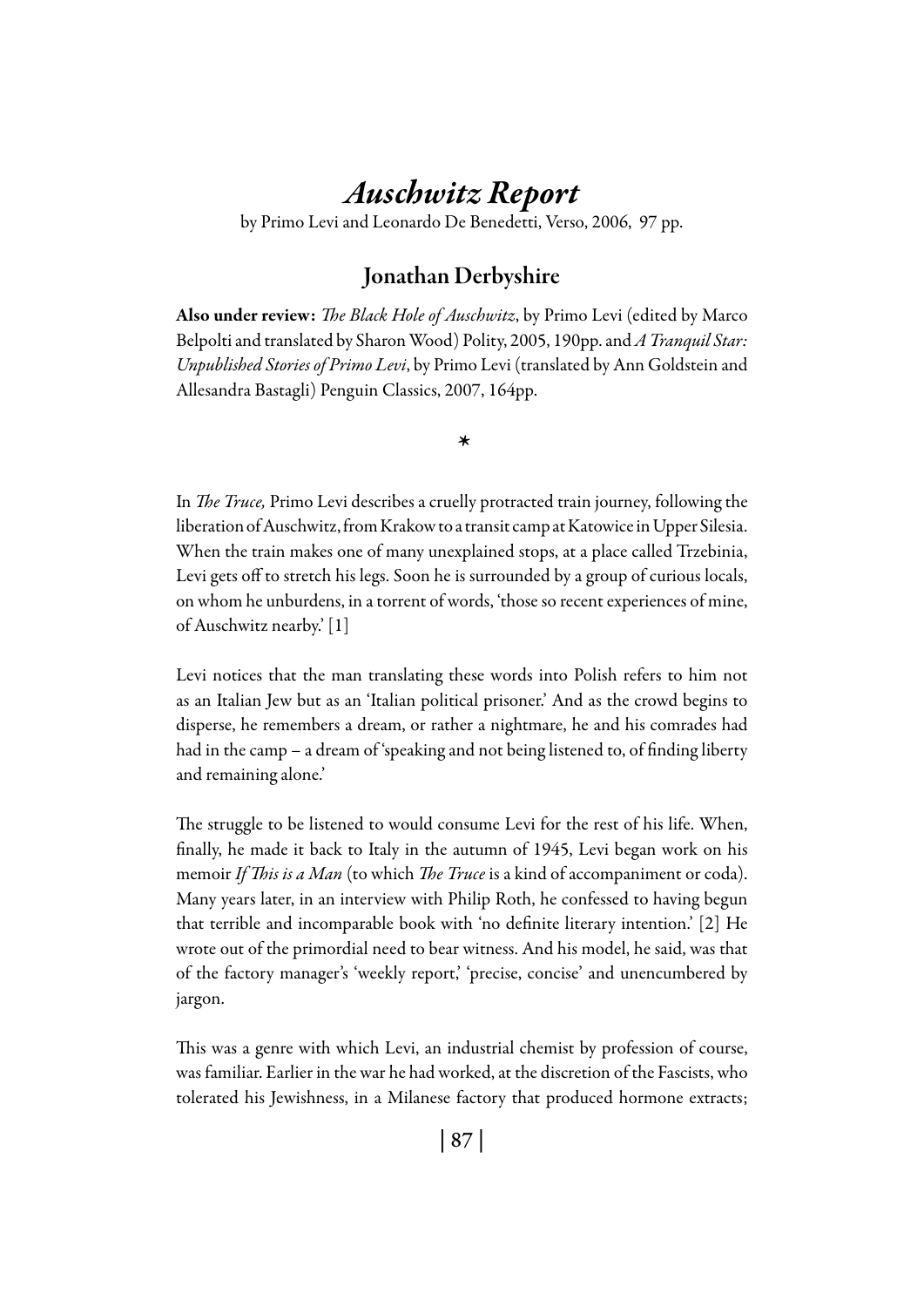#### Democratiya 10 | Autumn 2007

though what he did there, he told Roth, was 'mock work that I did not trust,' a sort of premonition of the monstrous parody of work he was made to do as a slave labourer in Auschwitz.

At Katowice, where he set himself up as a pharmacist sorting through drugs ransacked from abandoned German *Lagers*, Levi was asked by the Soviets to write a report on what he had endured at Buna-Monowitz, or 'Auschwitz III,' a satellite of the main camp at Birkenau. He collaborated in this with Leonardo De Benedetti, also an Italian Jew and a medical doctor. Unlike Levi, whose selection for the 'Chemical Commando' had earned him a short stint in the 'paradise' of the laboratory at Monowitz, De Benedetti was never permitted to ply his trade in the camp. He enjoyed no respite, however brief, from the otherworldly degradations he and Levi were to enumerate in their submission to the Russians.

*Auschwitz Report* was originally published in an Italian medical journal in 1946, under the title 'Report on the Sanitary and Medical Organization of the Monowitz Concentration Camp for Jews (Auschwitz – Upper Silesia).' As if to rebut or disabuse the man on the platform at Trzebinia, Levi and De Benedetti remind their readers in the first sentence of the document that the Nazis created the camps for a singular purpose: not the concentration of 'political prisoners' or refugees but the 'annihilation of the European Jews' (AR p. 31). What follows is an exhaustive anatomy of the suffering of those who survived the initial 'selections' for the gas chambers and were instead put to work by the Nazis – work that was 'unsuited to the physical condition of those condemned to it' (AR p. 46).

This brief text is a catalogue of nearly unimaginable physical hardship: of boils, abscesses, ulcers and other inflammations of the subcutaneous connective tissue; of cold, exhaustion and constant hunger. It is probable that De Benedetti was responsible for much of this pathological detail, notably the division of the most frequently occurring diseases in the camp into six categories (dystrophic diseases, gastro-intestinal complaints, diseases due to cold and so on). By contrast, Levi's hand is apparent in a number of disconcerting 'everyday observation[s]' and in the occasional eruption of malicious humour. We read, for instance, not only that the terrible wooden-soled boots issued to prisoners were 'anti-physiological in shape and size' (AR p. 49), but also that the foot rags worn under them were made out of prayer shawls plundered from the luggage of newly-arrived deportees. And in a discussion of skin complaints we learn of an uncharacteristic oversight in the organisation of the camp: no special 'Commando' was formed for scabies sufferers,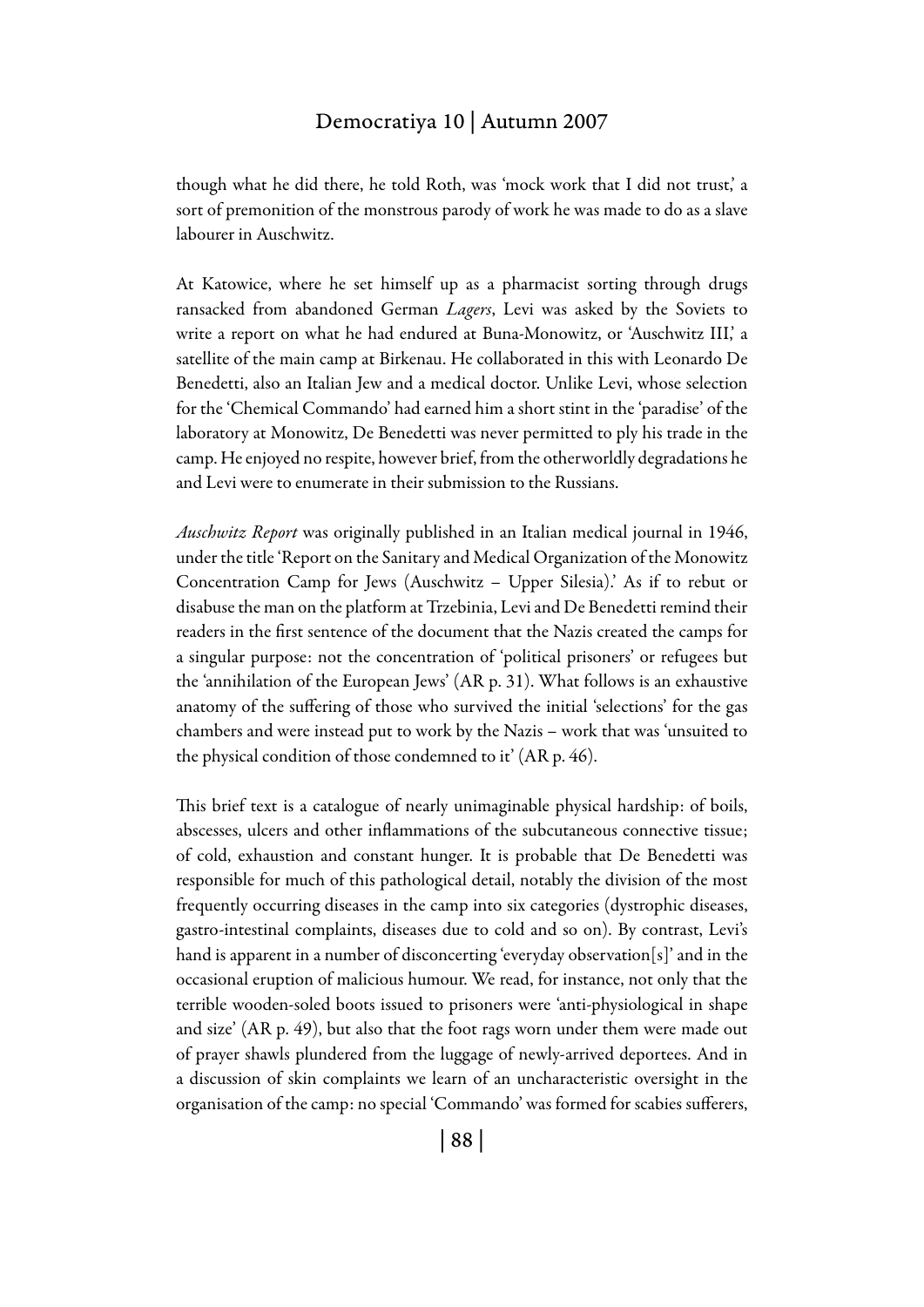## DERBYSHIRE | Primo Levi's Gaze

which meant that they worked alongside those who weren't infected, thereby increasing the risk of contagion.

Several of the episodes related here reappear, suitably worked over, in *If This is a Man*, including an account of the dangerous work of the 'Chemical Commando' and a description of conditions in the camp infirmary (or 'Ka-Be'). However, *Auschwitz Report* is not just a source of raw material for Levi's later works of testimony. It is also the laboratory of a style – one in which Levi, described on the frontispiece of the report simply as a 'chemist,' trains his unwavering scientist's gaze (which is also the writer's power of noticing) on the moral and physical squalor of Auschwitz.

Philip Roth called this way of looking at things, without euphemism or superfluous elaboration, 'moral biochemistry.' The *moral* biochemist observes and notates the decomposition not of material compounds but of human beings. This was a description in which Levi was happy to collude, as it appealed to his sense of himself, as he puts it in *The Periodic Table*, as a 'chemist engaged in writing.' [3] In the conversation with Roth, Levi attributes the power of his testimony to a 'curiosity' like that of the naturalist, and he doesn't demur when Roth suggests that 'not only are the survivor and the scientist inseparable but so are the writer and the scientist.' [4]

This self-understanding is expounded by Levi at greater length in several of the essays, addresses and newspaper articles collected in *The Black Hole of Auschwitz*. The following passage, from the preface to a school edition of *The Truce*, is typical:

[My] daily work has taught me ... many things which every writer needs. It has instilled in me the value of concreteness and precision and the habit of 'weighing' every word with the same care as when carrying out quantitative analysis. Above all it has accustomed me to the state of mind that normally goes by the name of objectivity, which is to say the recognition of the intrinsic dignity not only of people but also of things, of their own truth, which we should recognize and not distort if we do not wish to fall into the generic, into falseness and emptiness. (BH p. 16)

In books like *The Truce* and *If This is a Man*, Levi carries out the 'quantitative analysis' of human cruelty and stupidity. The 'objective' stance, his 'naturalistic attitude,' entails the recognition that such viciousness is ineluctable, a permanent feature of human nature. That is why Levi insists here on the 'intrinsic dignity' of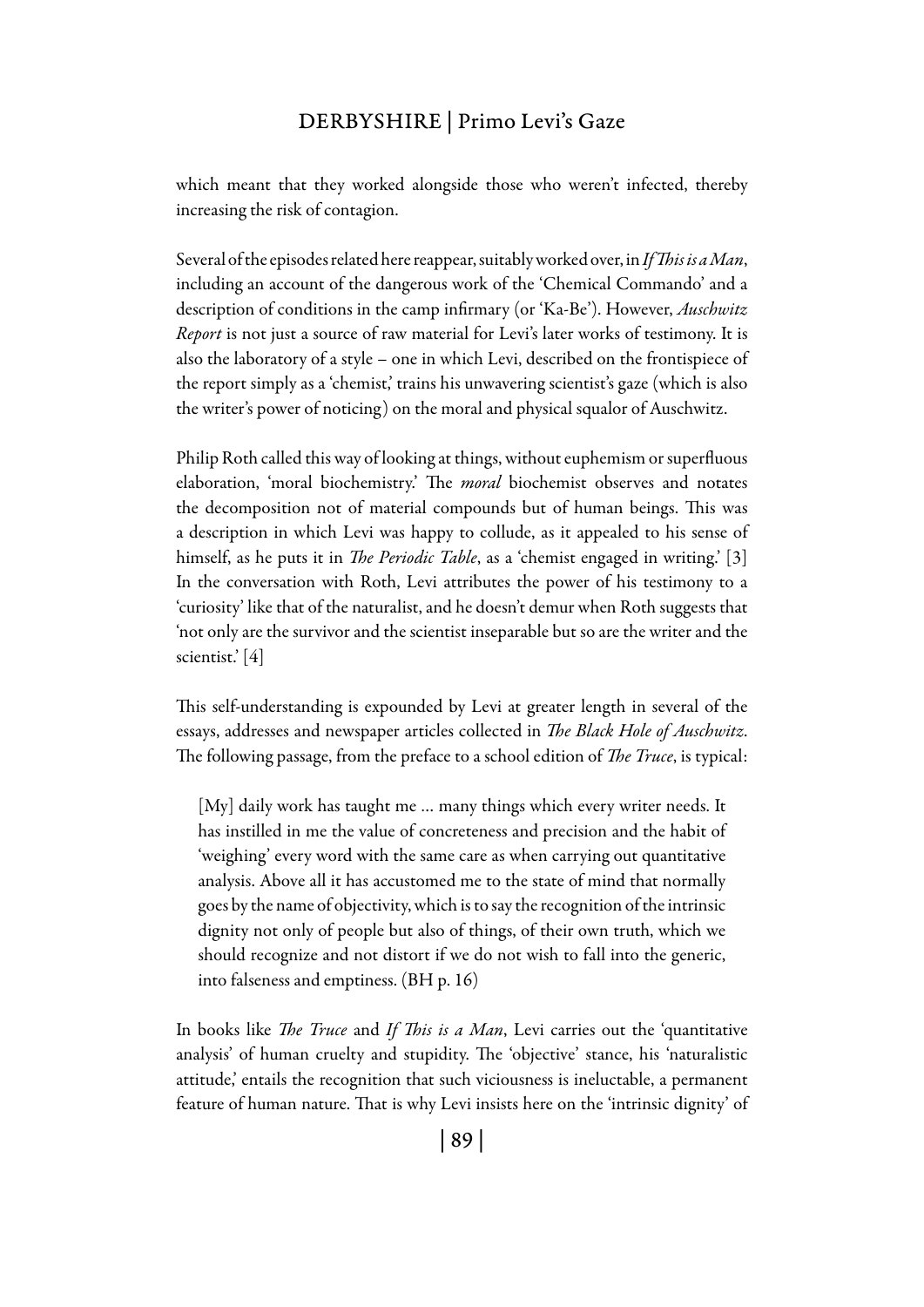### Democratiya 10 | Autumn 2007

'things,' as well as that of persons: the world (including the evil that human beings do) is not endlessly tractable, not infinitely susceptible to refashioning by the hands of men – it resists. In fact, the very essence of fascism for Levi was its glorification of the spiritual life and its belief that the world is malleable: 'It is the spirit that dominates matter, is that not so? Was it not this that they had hammered into my head in the Fascist and Gentile *liceo*?' [5]

Not only are the writer and the scientist inseparable, therefore, so are the moralist and the scientist. Indeed, Levi appears to acknowledge as much in a discussion of his autobiographical work *The Periodic Table*. That book is both the story of his 'life as a chemist' and the traumatic 'history of a generation' – something like a natural history of suffering. Levi explains why he gave the title 'Zinc' to a chapter describing the infiltration of anti-semitism into Italian political life in the late 1930s. Zinc, he reminds us, will only react with acids in the presence of certain impurities. And Levi's younger self 'adapts to the position of Jew' only when racial laws declare Jewishness to be something impure in the 'pure body of the Italian people.' In other words, he was proud of being an impurity (BH, p. 158):

Dissension, diversity, the grain of salt and mustard are needed: Fascism does not want them, forbids them, and that's why you're not a Fascist; it wants everybody to be the same, and you are not. But immaculate virtue does not exist either, or if it exists it is detestable. So take the solution of copper sulphate which is in the shelf of reagents, add a drop of it to your sulphuric acid, and you'll see the reaction begin: the zinc wakes up, it is covered with a white fur of hydrogen bubbles, and there we are, the enchantment has taken place … [6]

Several of the stories in *A Tranquil Star* also take the 'enchantment' of chemical reaction as their theme (perhaps this is what Levi means when he says, in a short but revealing piece in *The Black Hole of Auschwitz* entitled 'The Writer Who is Not a Writer,' that much of his fiction is a 'writing of things' too). For example, the narrator of 'The Magic Paint' is employed in the manufacture of paints. This is a venerable but 'subtly fraudulent art,' which involves giving to the underlying substratum of things the 'appearance of what it is not.' More often than not the subterfuge is successful, though the narrator and his colleagues are as accustomed to failure as to success and are 'difficult to surprise' (TS p. 76).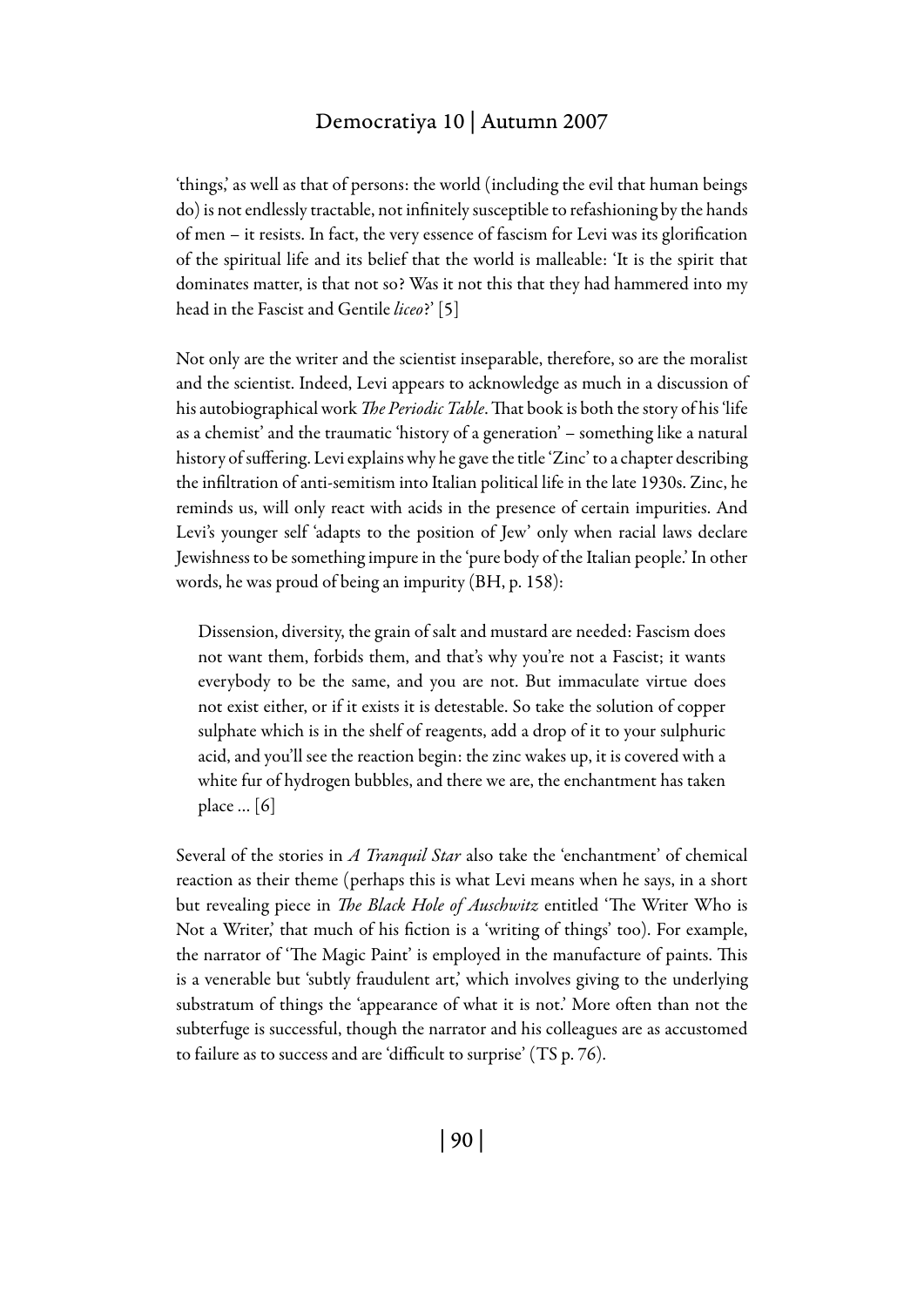### DERBYSHIRE | Primo Levi's Gaze

One day, they receive from their agent in Naples a sample of a paint said to have the miraculous property of ensuring the good fortune of everything it touches. They test it on a culture of *E. coli* bacteria, which grows prodigiously as a consequence. 'Facts are obstinate' and the facts here suggest that the paint brings good luck 'even to microorganisms' (TS, p. 78). The narrator then sets about the 'complex and uncertain enterprise' of examining the structure of the paint in more detail. Having isolated the metal tantalum and after identifying it as the beneficial element, the narrator contacts an old school friend, Fassio, said to have been cursed with the power of an 'evil eye.'

Fassio needs no persuading to participate in tests, which establish that the malign effects of his evil eye can be mitigated if a screen coated with the magic paint is placed between subject and object. He then has the idea of painting his spectacles. When the paint dries, Fassio promptly falls down dead, one of the lenses in his glasses having reflected the power of his evil eye, concentrating it in 'some unspecified but important corner of the right cerebral hemisphere' (TS, p. 82).

Nature is not just the enemy of human vanity in these stories, however. In 'The Molecule's Defiance,' another of the 'later' stories in the collection (these date from the years after the publication of *The Periodic Table* in 1975), protean, unmanageable matter defeats even the decent and the conscientious. A middleaged shift-worker in another paint factory presides, helpless, over the 'spoiling' of an unidentified 'batch.' The process of spoiling or gelatinization is a 'gesture of scorn, the derisiveness of soul-less things that ought to obey you and instead rise up, defying your prudence and foresight' (TS, p. 155).

The title story, which closes the collection, also has a scientific theme. An astronomer posted with his family in an isolated observatory has the job of monitoring the behaviour of a star in a distant galaxy. 'A Tranquil Star' begins with the narrator complaining that he lacks a vocabulary to describe either the vanishingly small (the microscopic particles that science tells us make up the world) or the overwhelmingly vast (the infinite expanses of space). Our daily tongue 'doesn't go beyond what our senses tell us' (TS, p. 157).

It is hard not to think of a famous passage in *If This is a Man* when reading this complaint about a language that is human, all too human: